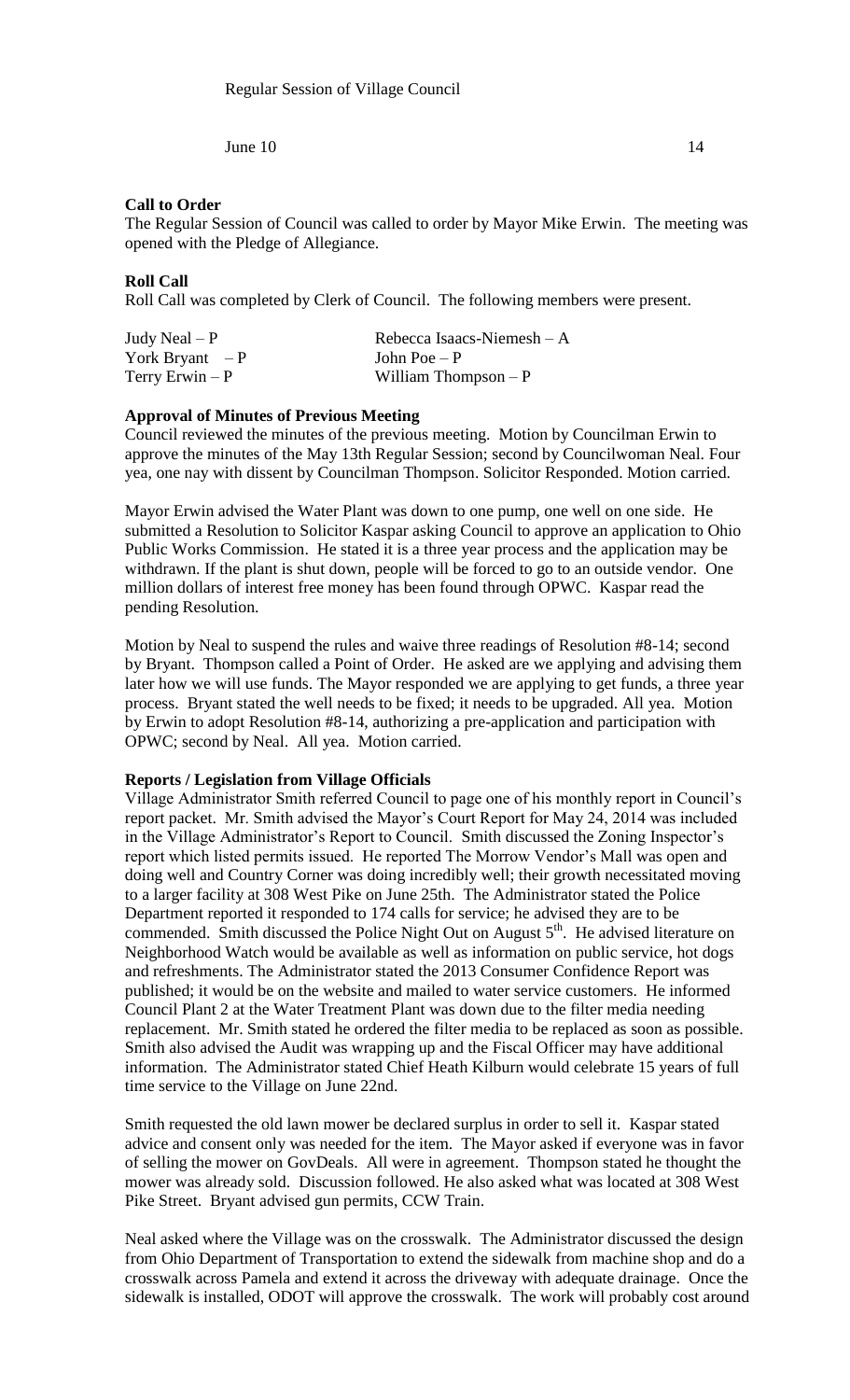June  $10 \hspace{2.5cm} 14$ 

\$40,000; we do not have the engineering bid yet. Discussion followed. Smith stated grant funding may be an option.

## **Ordinances/Resolutions**

Fiscal Officer Kathie Koehler stated a Resolution was requested to increase the General Fund for \$4,840, Park Fund by \$406.91 and Water Fund by \$14,337.00 for excavating after main break on Welch Road. Discussion followed. Koehler distributed one Schuerer Trust Fund application to Council for review. Kaspar gave the reading of the pending Resolution, approving miscellaneous adjustments in appropriations.

Motion by Neal to suspend the rules and waive three readings of Resolution #8-14; second by Erwin. All yea. Motion by Neal to adopt Resolution #9-14, miscellaneous adjustments in appropriations; second by Erwin. All yea. Motion carried.

The Mayor asked if an Ordinance was needed for the Tree Board. Kaspar responded advice and consent of Council with up or down vote was needed. Discussion followed. Motion by T. Erwin to nominate Erica Levine to Tree Board; second by Poe. All yea.

# **Public Forum**

Tomas Ryan de Heredia asked if a Special Meeting was held on the Charter Commission and commented on the August 1st deadline. Poe responded no and stated at this point we may go directly to the people. The Mayor stated petitions would be circulated. Thompson stated the document presented at the prior meeting was public record. He advised the Village would be required to charge per copy. Smith stated he would put the information online and it would be free.

Levine gave information on an upcoming Parks Committee activity, Cruising & Movie on June  $28<sup>th</sup>$  at 6:30pm in the park. T. Erwin advised popcorn and refreshments would be available at the family event. Another citizen asked about the sidewalk previously discussed. Smith responded. The Mayor stated her idea was moving the sidewalk down, using the other side of the street; south side is already built. Only the north side would require building. Smith advised he is seeking relief from ODOT. Discussion followed.

Mr. Johnson asked who is in charge of making citizens keep their grass cut. The Mayor replied Zoning. Johnson stated yards on both sides of his house have grass up to his knees. He stated he was 74 years old and maintains his yard. He added there was no speed zone in town; his daughter's tiny dog was killed by a car. He stated the Air Break sign should be replaced with speed signage. He stated one lady tries, but lets her grass get high and tries to use a push mower to cut it. Johnson advised he swept the gutter previously. He stated mud and tree branches are in the curb area and needs to be swept. The Mayor advised they would look into it the following morning. One citizen asked if the people were able to cut their grass. Mr. Johnson replied yes. Discussion followed. The Mayor stated we can contract that work out; it's expensive. Bryant stated you should not have to come to Council Meeting to complain. We see it every day and need to address it; we recently got Virginia Street cleaned. We'll find more money to keep the street clean. The Mayor advised the Village had not swept this year; it needs to be done. Johnson said it was an eye sore. The Mayor stated Zoning Administrator will be out there.

Thompson asked what's going on with the bar that burned down. The Mayor stated Zoning spoke with them last week. Rod Smith advised they received insurance money. Discussion followed. Chief Kilburn stated he previously issued a 15 day letter which has now come due.

Robert Collins of United Home Solutions on Route 22 and 3 advised he would donate some material to get some things done. He stated he employs local tax paying Americans and we will offer our services. Bryant thanked him for attending the meeting and stated he was glad he was interested in helping. Discussion followed. Collins stated he would help as long as his labor costs were covered. Bryant replied; we need more people like you in our community.